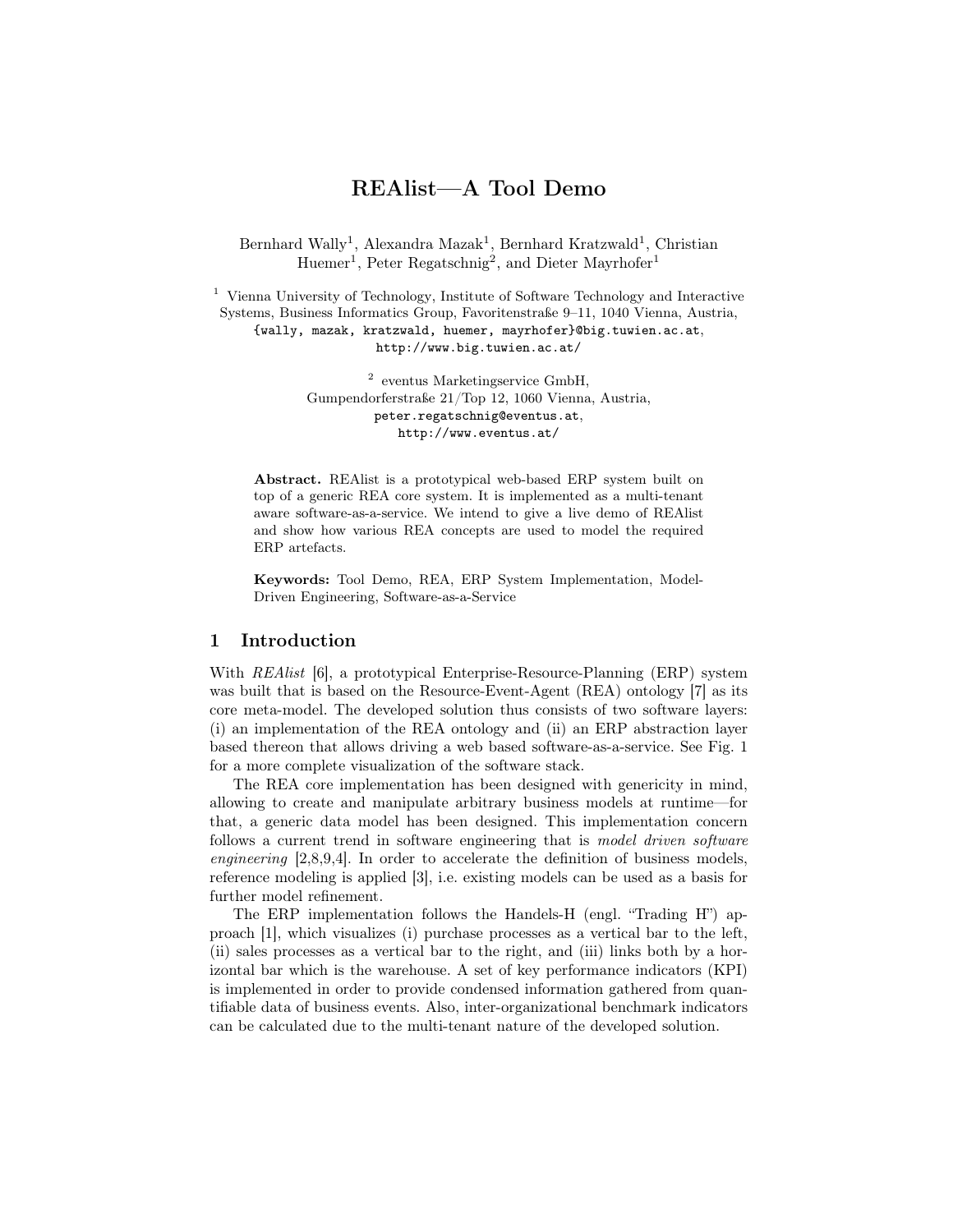

<span id="page-1-0"></span>Fig. 1. Layers of the software architecture implemented in the REAlist prototype: the two bottom layers (REA DB and REA API) depict the generic REA core implementation, comprising a database implementation (DB) and an application programming interface (API). Based thereon an ERP application is built consisting of the REAlist API (which encapsulates ERP functionality on top of REA concepts) and REAlist WEB, a web frontend (and the visible part of the tool we are presenting here).

## 2 Tool Demo

The REAlist tool features two distinct user interfaces: (i) a "REA browser" that enables the manipulation of raw REA entities (on both the type and instance layer), and (ii) an ERP frontend that abstracts REA details where necessary and provides a condensed interface for purchasing, storing and selling articles. The REA browser is not explained here any further with the exception of the business model editor (see below).

#### 2.1 REA Business Model Editor

Fig. [2](#page-2-0) depicts the REAlist business model editor (part of the raw REA browser), where specific entities of a business are defined following a  $MOF<sup>1</sup>$  $MOF<sup>1</sup>$  $MOF<sup>1</sup>$  and type object [\[5\]](#page-6-4) approach: REA entities (M2) are instantiated on a M1 "type" layer, after which operational instances of those types can be instantiated on a M0 layer. In the business model editor only the M1 layer is regarded—the markings in Fig. [2](#page-2-0) are explained as follows:

- <sup>1</sup> depicts the top level agent types defined for REAlist,
- <sup>2</sup> are the top level resource types,
- <sup>3</sup> reciprocity type ORDER (ordering products from a supplier for later selling) comprises increment (ARTICLE\_RECEIPT) and decrement (PAYMENT) event types (realized on MOF layer M0 by commitment instances),
- <sup>4</sup> duality type PURCHASE displays which events are allowed for that duality, namely increment event types ARTICLE\_RECEIPT, PURCHASE\_CASH\_DISCOUNT, and PURCHASE\_CREDIT and decrement event types PAYMENT and (in case articles are sent back to the supplier) PURCHASE\_ARTICLE\_RETURN,

<span id="page-1-1"></span> $1$  See <http://www.omg.org/mof/>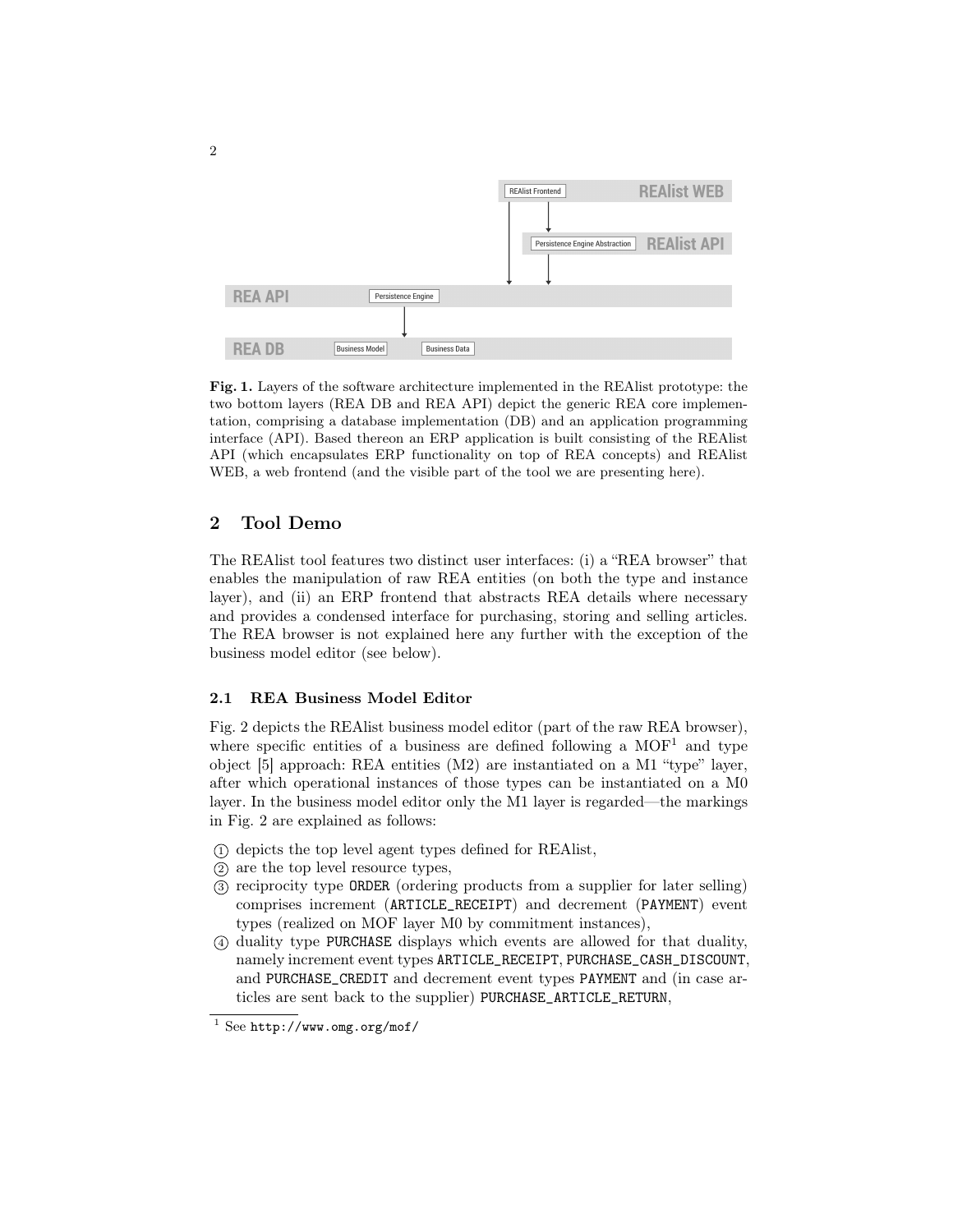<sup>5</sup> shows which claims are relevant for the purchase business case, namely INCOMING\_INVOICE and PREPAYMENT (e.g. if we have to pay before receiving the goods).



**REA Business Model Editor** 

<span id="page-2-0"></span>Fig. 2. The REA business model editor is implemented as a tree, where each REA entity (MOF layer M2) can be instantiated as a type entity on M1.

#### 2.2 ERP Frontend

For demo purposes we present the main screens of the purchase business case and explain the underlying REA concepts that are abstracted therein. Fig. [3](#page-3-0) shows the overview page of a product order from a supplier. The markings in Fig. [3](#page-3-0) are explained below:

- <sup>1</sup> the address of the supplier (information gathered from a dependency relation from the supplier agent to an address location point),
- <sup>2</sup> the supplier number is an instance property of agents of type "supplier",
- <sup>3</sup> the internal agent responsible for the current order—the list is generated from the available agent instances of type "clerk",
- <sup>4</sup> a line item of the current order showing the amount of items ordered (combined view of the resource and the stockflow with which the resource is bound to the current commitment),
- <sup>5</sup> a scaled discount for line item 2—the scaled discount is defined in a policy that relates a supplier agent to a certain resource while providing minimum/maximum limits and the value of the discount in percent,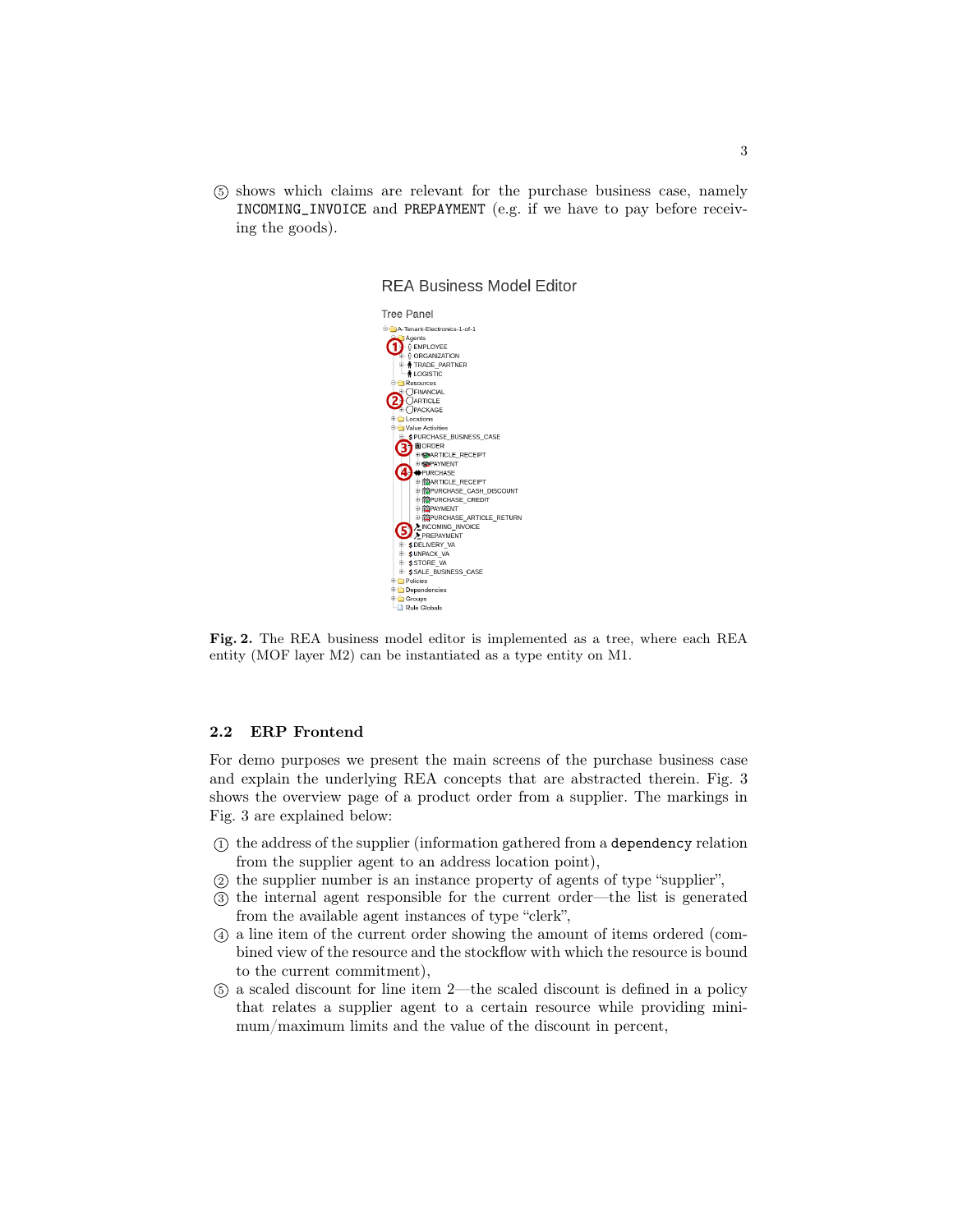#### A-Tenant-Electronics-1-of-1

| <b>合</b> Home                                           | Purchasing | Reports<br>Article List<br>Sales |                                                |                                                                                               |                              | A-Clerk-1-of-1 | <b><sup>⊙</sup></b> Logout |
|---------------------------------------------------------|------------|----------------------------------|------------------------------------------------|-----------------------------------------------------------------------------------------------|------------------------------|----------------|----------------------------|
|                                                         |            |                                  | Step 2/3 - Order                               |                                                                                               |                              |                |                            |
| Address                                                 |            |                                  |                                                | <b>■</b> Order                                                                                |                              |                |                            |
| A-Supplier-1-of-1<br>Ŧ<br>A-Platz 1<br>00001, A-Stadt-1 |            |                                  |                                                | Receipt No.<br>$2014 - 12 - 23$<br>Date<br><b>Business Case No.</b><br>Supplier No.<br>300001 |                              |                |                            |
|                                                         | Clerk:     | Choose One Y                     | Date:<br>2014-12-23<br>Supplier-No.:<br>300001 |                                                                                               | Receipt-No:<br>Supplier-UID: | ATU000000001   |                            |
| Position                                                | Amount     | Name                             |                                                | Unit Price                                                                                    | Total                        | Taxes          |                            |
| 4                                                       | 20.00      | C-TABLET-3-of-10                 |                                                | 179.32 EUR                                                                                    | 3,586.40 EUR                 | 19.00%         | û                          |
| 2                                                       | 100.00     | A-LOWEND_SMART_PHONE-1-of-10     |                                                | 89.01 EUR                                                                                     | 8,901.00 EUR                 | 19.00 %        | $\widehat{\mathbf{u}}$     |
| 5<br>З                                                  |            | Scaled Discount -0.93%           | Add row item<br>6                              |                                                                                               | -82.78 EUR                   | 19.00%         | 童                          |
| Sub-Total                                               |            |                                  |                                                |                                                                                               | 12,404.62                    |                |                            |
| List Discount 2.08%                                     |            |                                  |                                                |                                                                                               | $-258.02$                    |                |                            |
| Sub-Total                                               |            |                                  |                                                |                                                                                               | 12,146.60                    |                |                            |
| Shipping Costs                                          |            |                                  |                                                |                                                                                               | ↗<br>10.00                   |                |                            |
| Service Fee                                             |            |                                  |                                                |                                                                                               | ╭<br>0.00                    |                |                            |
| Sub-Total                                               |            |                                  |                                                |                                                                                               | 12.156.60                    |                |                            |
| Taxes 19.00%                                            |            |                                  |                                                |                                                                                               | 2,307.85                     |                |                            |
| Taxes 7.00%                                             |            |                                  |                                                |                                                                                               | 0.70                         |                |                            |
| <b>SUMME</b>                                            |            |                                  |                                                |                                                                                               | 14,465.16<br><b>EUR</b>      |                |                            |
|                                                         |            |                                  | > Next Step                                    |                                                                                               |                              |                |                            |

<span id="page-3-0"></span>Fig. 3. ERP frontend for an order. The address of the supplier is retrieved from a corresponding dependency, shipping costs and service fees are defined in their respective policies, taxes are calculated based on the provided tax policies.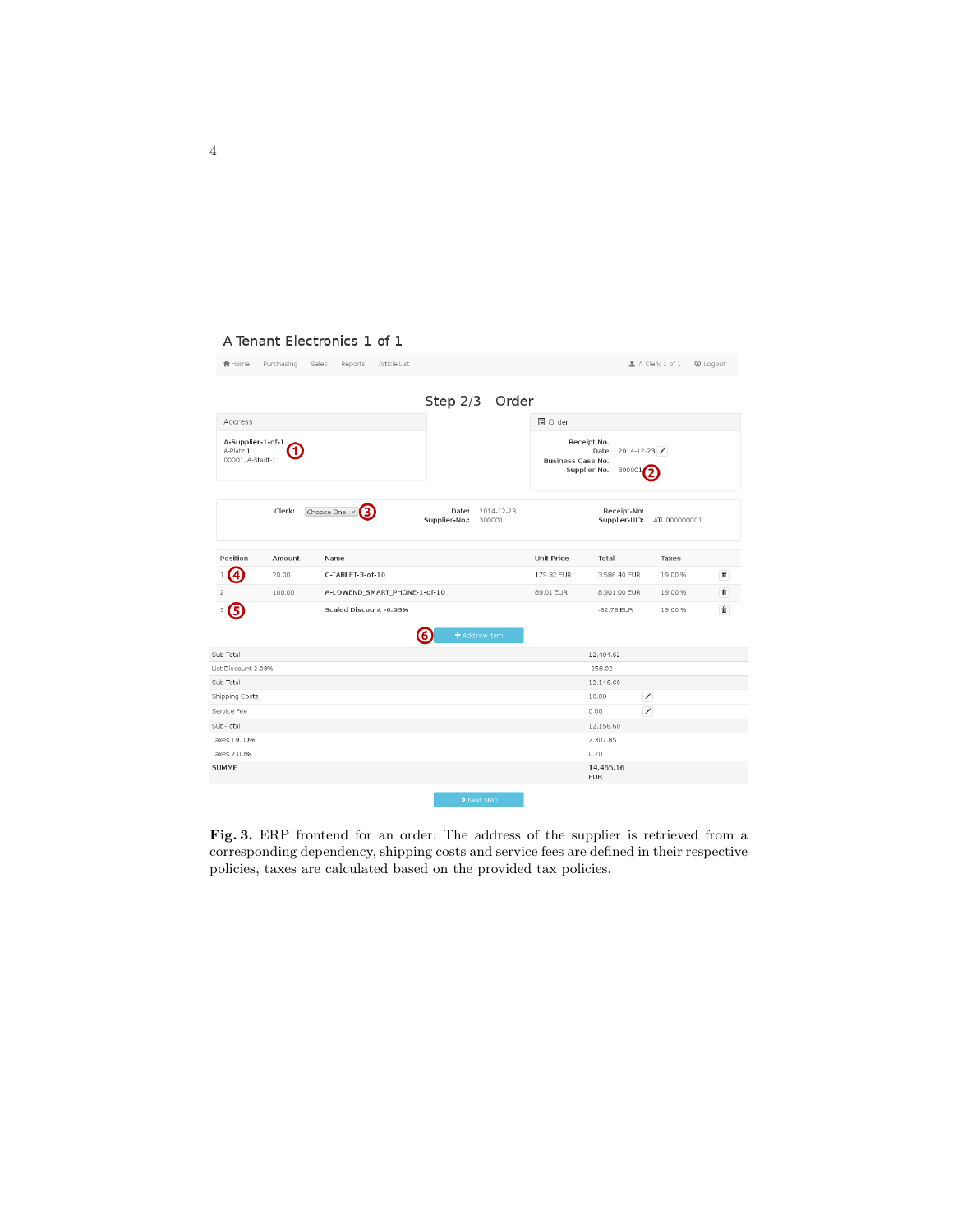<sup>6</sup> clicking on "Add row item" leads to the interface presented in Fig. [4.](#page-4-0)

Fig. [4](#page-4-0) depicts the adding of a new line item to the list of products to order in the current order process:

| Add a new Item        |                                                                         |                                         |                                                                     |
|-----------------------|-------------------------------------------------------------------------|-----------------------------------------|---------------------------------------------------------------------|
| <b>Resource Name:</b> | 1. Resource and Quantity<br>A-LOWEND_SMART_PHONE-1-of-10 <sup>(1)</sup> |                                         | Amount:<br>200.00                                                   |
| 2. Price              | Price per Unit*<br>Amount                                               | 89.01 EUR<br>200.00                     | $\left( 4\right)$ Next scaled discount: 1.57% above 1000.00 pieces! |
|                       | Sub-Total*<br>Scaled Discount<br>Total*                                 | 17,802.00 EUR<br>0.93%<br>17.636.44 EUR | EAN-Nr:<br>* Excluding Taxes 19.00%                                 |
| 3. Confirm            |                                                                         | Add                                     | <b>X</b> Cancle                                                     |

<span id="page-4-0"></span>Fig. 4. ERP frontend for adding items to an order. The availability and base price of a product from a certain supplier is defined by corresponding policies, and so are the scaled discounts for the selected product.

- $(1)$  an auto-complete textfield supports the finding of products that are available from the given supplier (a LIST\_PRICE policy defines whether a certain product can be ordered from a supplier or not),
- <sup>2</sup> based on the beforementioned policy, the net list price per unit is extracted,
- <sup>3</sup> a scaled discount of 0.93% is defined in a PURCHASE\_SCALED\_DISCOUNT policy when ordering between 100 and 1000 units,
- <sup>4</sup> an additional scaled discount policy of 1.57% is defined for orders exceeding 1000 units—the progress bar visualizes the fulfillment grade of the next scaled discount,
- <sup>5</sup> based on the address of the supplier (here: Germany) the corresponding tax value is retrieved from the respective tax policy.

Fig. [5](#page-5-4) depicts the storing activity that takes place after the ordered products have arrived. This screen is only shown if the business activity STORE\_VA is defined in the business model of the respective tenant. The markings in Fig, [5](#page-5-4) have the following meaning:

- <sup>1</sup> the first line item has been stored in Bin-1 of Shelf-1 in Warehouse-1,
- <sup>2</sup> the second line item (received amount: 13 units) has been stored in two different bins of two different shelves in the same warehouse,
- <sup>3</sup> the third line item is about to be stored in Bin-3 of Shelf-2 in Warehouse-1 with a click on Store that intent is persisted, i.e. the corresponding dependency is created or an existing dependency is updated with the additional amount of items to be stored.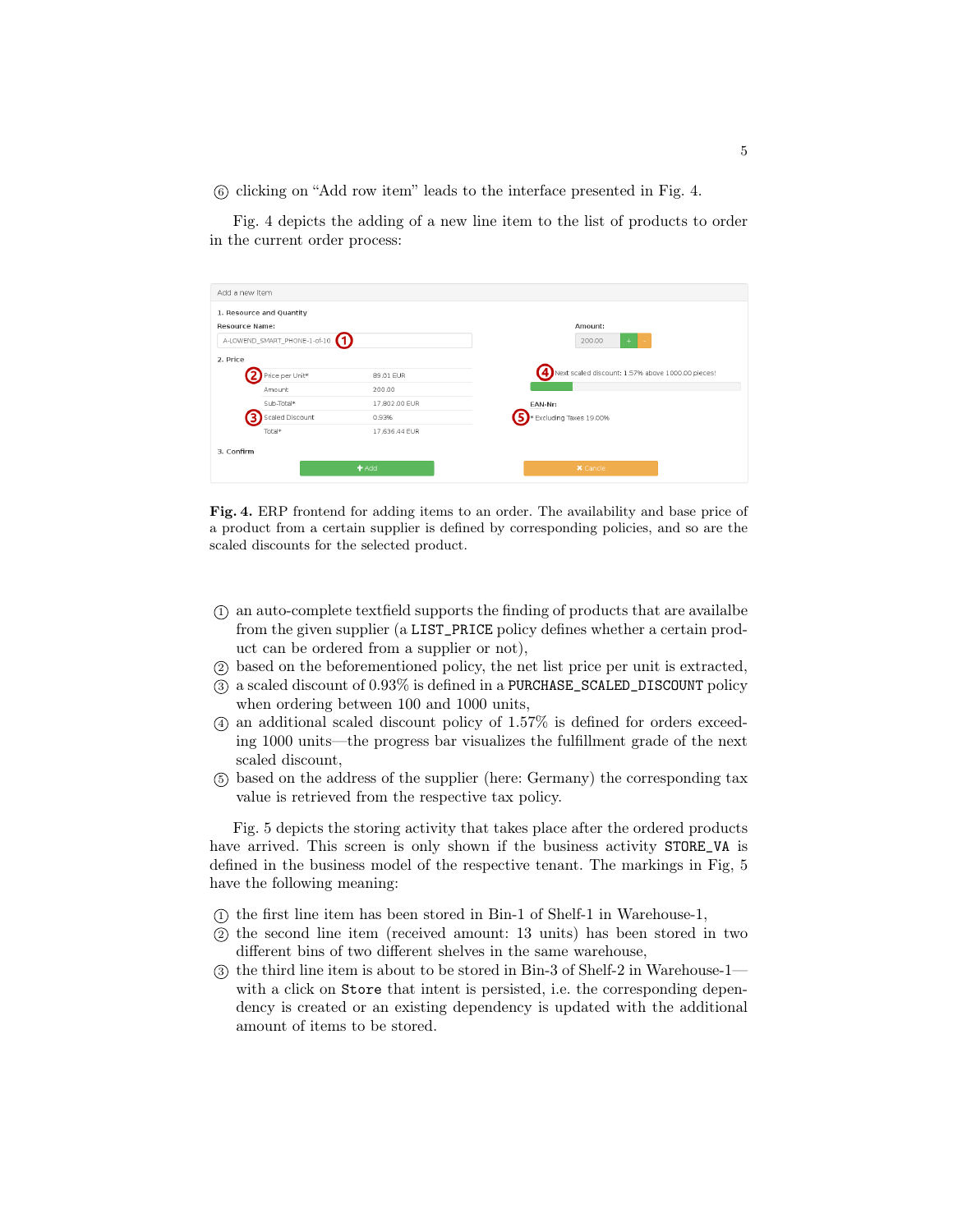| A-LOWEND_SMART_PHONE-1-of-10 - Amount to Store:6 |                                                       |                                                                                                                |                                                                         |                                                                               |                                 |  |  |  |
|--------------------------------------------------|-------------------------------------------------------|----------------------------------------------------------------------------------------------------------------|-------------------------------------------------------------------------|-------------------------------------------------------------------------------|---------------------------------|--|--|--|
| Amount:                                          | $\frac{1}{\sqrt{2}}$<br>6                             | Warehouse:<br>Warehouse-1<br>$\mathbf{r}$                                                                      | Shelf: Shelf-1<br>$\mathbf{r}$                                          | <b>Bin:</b> Bin-1 <b>v</b>                                                    | $H$ Store<br>w                  |  |  |  |
|                                                  | B-SENIOR PHONE-2-of-10 - Amount to Store:13           |                                                                                                                |                                                                         |                                                                               |                                 |  |  |  |
| Amount:<br>Amount:                               | $\frac{1}{2}$<br>$\overline{7}$<br>$\frac{1}{2}$<br>6 | Warehouse:<br>Warehouse-1<br>$\overline{\phantom{a}}$<br>Warehouse:<br>Warehouse-1<br>$\overline{\phantom{a}}$ | Shelf:<br>Shelf-1<br>×<br>Shelf:<br>Shelf-2<br>$\overline{\phantom{a}}$ | Bin:<br>$Bin-2$ $\blacktriangledown$<br>Bin:<br>$Bin-3$ $\blacktriangleright$ | H Store<br>2<br><b>II</b> Store |  |  |  |
| C-TABLET-3-of-10 - Amount to Store:4             |                                                       |                                                                                                                |                                                                         |                                                                               |                                 |  |  |  |
| Amount:                                          | $\hat{\cdot}$<br>4                                    | Warehouse:<br>Warehouse-1<br>$\mathbf{r}$                                                                      | Shelf:<br>Shelf-2<br>۰                                                  | Bin:<br>Bin-3                                                                 | <b>H</b> Store<br>(3)           |  |  |  |

<span id="page-5-4"></span>Fig. 5. ERP frontend for storing items of an order into a warehouse. The available warehouses, shelves and bins are defined by dependency entities.

# 3 Conclusion

With REAlist we have protoypically implemented (i) a generic REA core comprising a business model independend database and corresponding data access layer, as well as (ii) an ERP application which is built on top of that REA core. We have shown that it is feasible to implement business applications on top of REA and with our internal test data we have set up three different business branches with different requirements for mainly products and employees that can all be served from a single REAlist instance thanks to its multi-tenant support.

# 4 Acknowledgements

This work was supported as part of the BRIDGE program of the Austrian Research Promotion Agency (FFG) under grant number 841287—a joint research effort of Vienna University of Technology and eventus Marketingservice GmbH.

#### References

- <span id="page-5-3"></span>1. Becker, J., Schütte, R.: Handelsinformationssysteme. MI Wirtschaftsbuch, 2 edn. (2004)
- <span id="page-5-0"></span>2. Bézivin, J.: On the unification power of models. Software & Systems Modeling 4(2), 171–188 (May 2005), <http://dx.doi.org/10.1007/s10270-005-0079-0>
- <span id="page-5-2"></span>3. vom Brocke, J.: Design principles for reference modeling: reusing information models by means of aggregation, specialisation, instantiation, and analogy. Reference Modeling for Business Systems Analysis pp. 47–75 (2007)
- <span id="page-5-1"></span>4. Hofreiter, B., Huemer, C., Kappel, G., Mayrhofer, D., vom Brocke, J.: Interorganizational reference models—may inter-organizational systems profit from reference modeling? In: Ardagna, C.A., Damiani, E., Maciaszek, L.A., Missikoff, M., Parkin, M. (eds.) Business System Management and Engineering, Lecture Notes

6